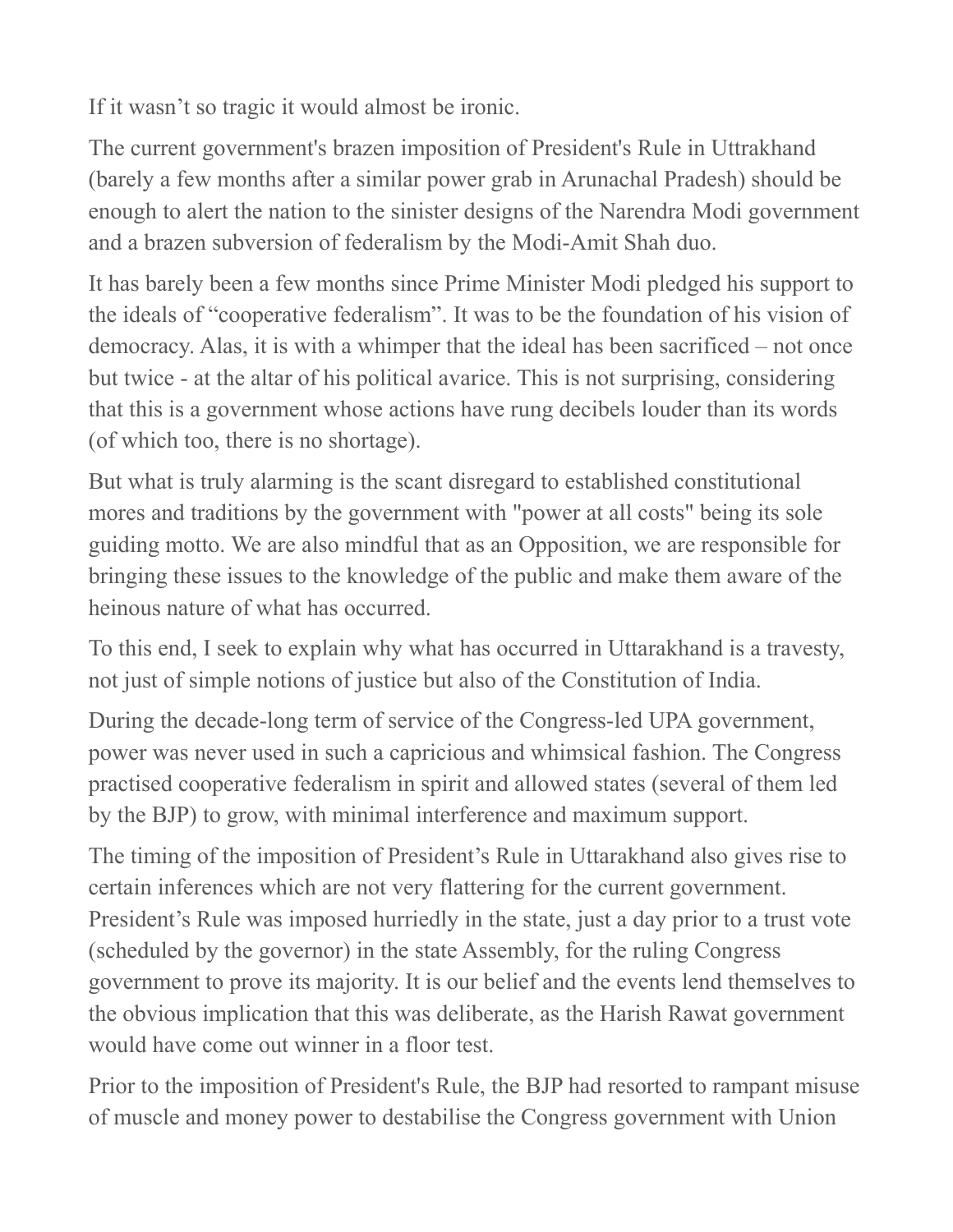minsters like Mahesh Sharma and Smriti Irani being used to fly out disgruntled legislators in charter flights at night from Dehradun and lavish feasts were thrown in five-star hotels in BJP-ruled Gurgaon (Haryana) and Jaipur (Rajasthan).

When these did not yield the desired result, the BJP sponsored a petition in the high court using disgruntled legislators as petitioners to prevent the speaker of Assembly from exercising his constitutional powers under the established law of anti-defection.

The Uttarakhand High Court, of course, saw through this and dismissed the petition. Undeterred and desperate for power, the BJP leadership then resorted to carrying out a hollow and fake sting operation against the sitting chief minister, Rawat and the Congress government. It did not have the impact that the BJP thought it would.

Its failed efforts being marked by ineptitude and desperation, the BJP resorted to a strategy which has now become all too familiar. Unmindful of the sacred duty to safeguard the Constitution against misuse, the prime minister invoked a provision which had fallen into disuse during the ten-year reign of the Congress-led UPA Government.

Here we must be mindful of the fact that the Supreme Court has already pronounced upon such a state of affairs and that there exists settled precedence against which such an action must be measured. In the landmark SR Bommai case judgment, the Supreme Court categorically held that once a floor test had been ordered (as in the instant case), the governor could not recommend President's Rule based on his subjective satisfaction. Since the declaration violates the spirit of Article 356 of the Constitution and the guidelines laid down by the Supreme Court, the Congress will invoke all judicial remedies at its disposal.

The use of this Article, when a governor has set a date for the floor test, smacks of an action that is by definition, ultra vires the Constitution and reflects political malice at it's worst.

It must be understood why the BJP is doing this. A series of humiliating losses in the states of Delhi, Bihar and multiple by-elections have established that the Modi government is fast losing electoral acceptability on a national scale.